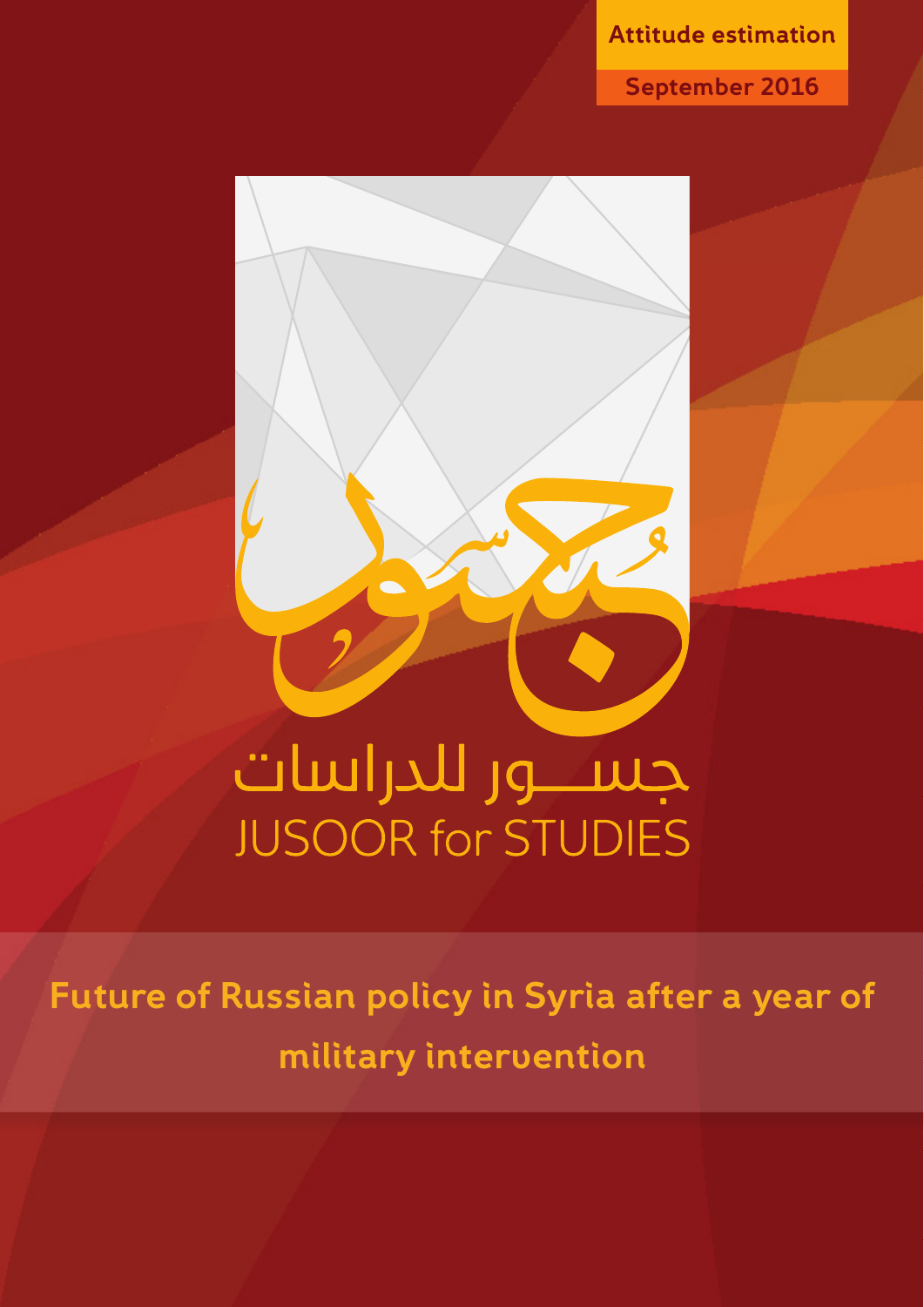

"Jusoor for Studies" Center is an independent institution specialized in disseminating information, conducting studies and research concerned with political, social, economic, and legal affairs in the Middle East with a special focus on Syrian affairs. Jusoor extends bridges for authorities and decisions makers in different state specializations and development sectors. Jusoor aims to help them to make balanced decisions regarding issues in the region by providing them with data and detailed realistic scientific reports.

> **All Rights Reserved Jusoor for Studies**  $2016@$

**TURKEY - GAZIANTEP** info@jusoor.co  $ww.$ jusoor.co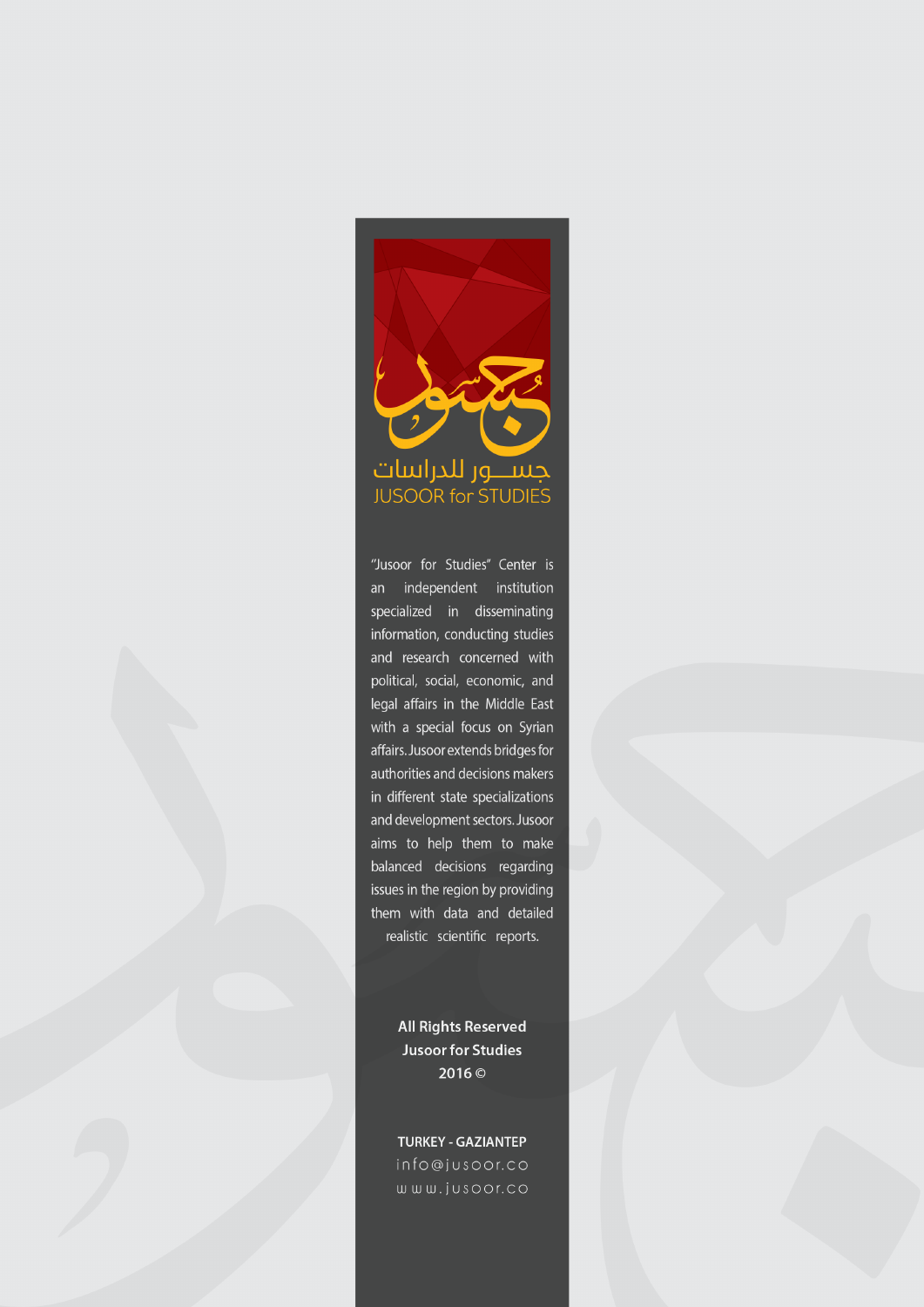# **Future of Russian policy in Syria after a year of military intervention**

Russia has completed its first year of military intervention in Syria in the end of September. "Fighting terrorism" is the main goal that Russia identified but the facts during the last year pointed that Moscow did not come close to that goal at all, and the only time which Russia said it had killed a leader in ISIS who is "Abu Mohammed Al-Adnani), united states described this adoption as a joke because he was killed by USA.

Moscow achieved strategically two things from its military intervention as following:

## In the field of conflict against Washington and the west:

1- To force Washington to start direct dual negotiation which seems that it related to Syria but in the fact it related to deep differences between the two parts such as the missile shield, raising missiles near the Russian borders, NATO'S expand to the east and Washington intervention to sell Russian oil and gas to Europe.

2- To force west to approve that Crimea subordination to Russia after military occupation in February 2014 and the role of Moscow in the east of Ukraine and stop changing the governmental regime into a regime against Russia.

3- Increase disputes about the attitude towards sanctions on Russia and its advantages among USA and its European allies so, some voices raised to complain such as Germany's attitude which is seeking for positive cooperation politically, economically and security. Moscow's raising use for strategic weapons system, led to some growing worries in the west which maybe will lead to strong conflict in its active scene and lead to great crises.

## In the field of Syrian situation:

Empowering situation of Assad's regime ostensibly but in fact to use it to serve Russian policy regionally and internationally, and this is clear in the regime military movement and its political attitudes that come after Russian formal advance approval and also in dealing with Bashar Al-Assad head of the regime either when Russia summoned him to Moscow in November 2015 or the meeting with Russian defense minister in June 2016 in way does not worthy for a president of a state , and Russia deliberately broadcast a film with sound and image which was considered humiliating.

working on radical change in Geneva reference (June 2012) and it has been done in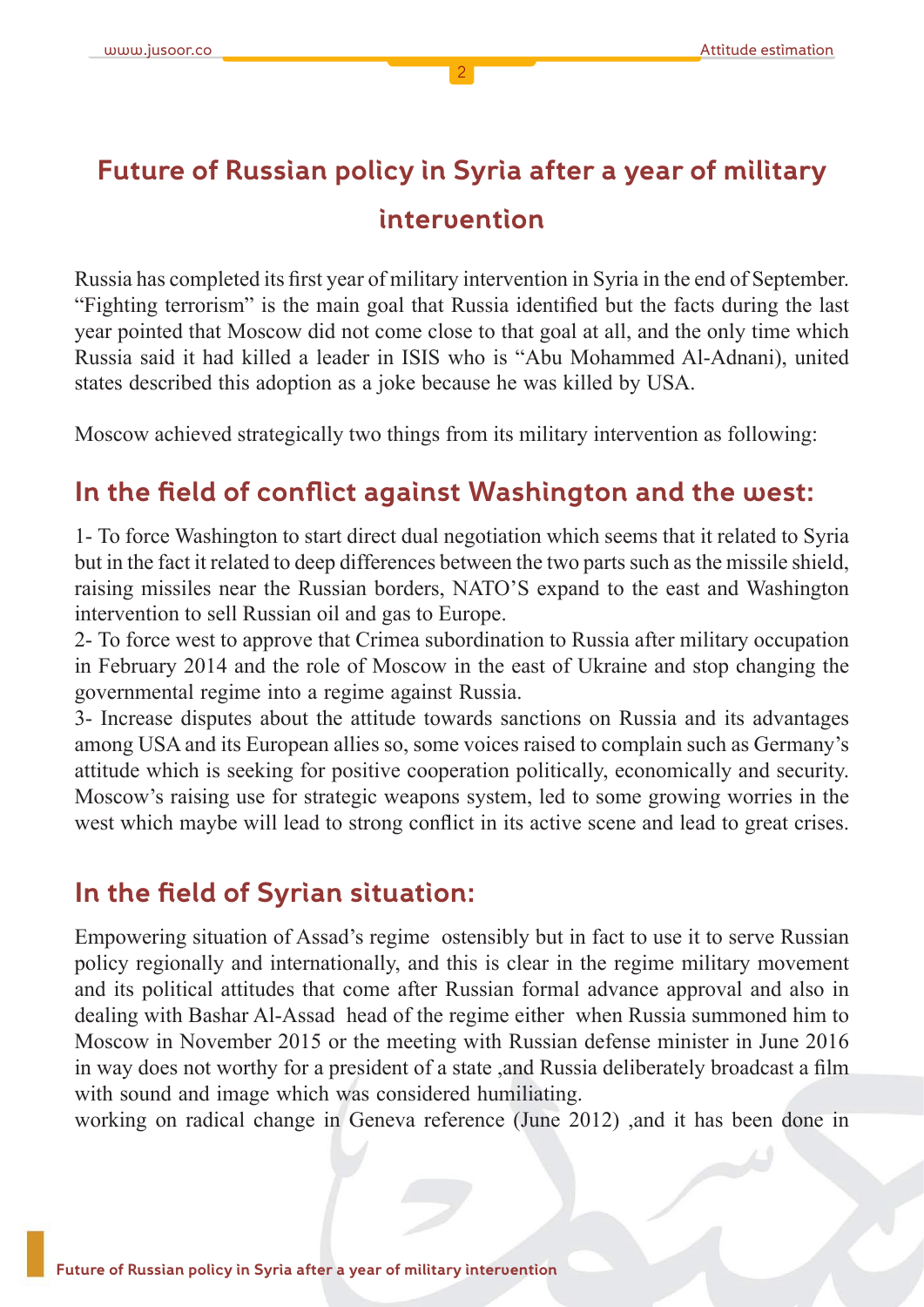meetings of Vienna and Munich and the following USA-Russia understandings and the decisions of security council which give new concepts and increase time of political process and disturbance the opposition level's representation by trying integrate Moscow Istanbul, and Cairo platforms within the negotiation team and to keep the opposition under pressure of unapproved its full representation, with excluding the national coalition from the direct influence in negotiation.

using paper of terrorism as a way for military extending on the ground and putting pressure on the Syrian and regional forces politically. This plan has succeeded in justifying the Russian intervention in Syria on the one hand, and pointed to it in Yemen and Iraq, on the other hand.

## **Is it an expected American Russian deal?**

Whenever the president Obama approached the end of his term without a US-Russian agreement, the level of anger and tension of Russia in Syrian and the middle East have been noticed

It is notable that Putin Administration used excessive level of military power morally, legally and politically to put pressure on US Administration to push for dual agreement. The relations between Russia and Turkey, Saudi Arabia, Iran and Israel have been used to put pressure on Obama's Administration and was not a strategic option for Russia, so signing an agreement with Washington still the main goal that there were big sacrifices for .it

It should be noticed that the policy of Washington in dealing with Russia since its military intervention in Syria (end of September 2015) was without strategic lose, and the expense will be from the people not from USA such as Syria and Ukraine or by present future economic inducements from Washington's allies without damaging the relation with it. so, when they speak about a deal, they must monitor the Syrians and their future political the regime responses, and the role of Washington and Russia in choosing the leaders of the next stage.

The Russian- American understanding on 102016/9/ showed a preliminary agreement about Syria entitled Aleppo.

both parties have refused to publish content of agreement while Russians said that they wanted to publish it and did not understand why America did not want.

so the unpublished agreement resulted to keep the content of negotiation ambiguous and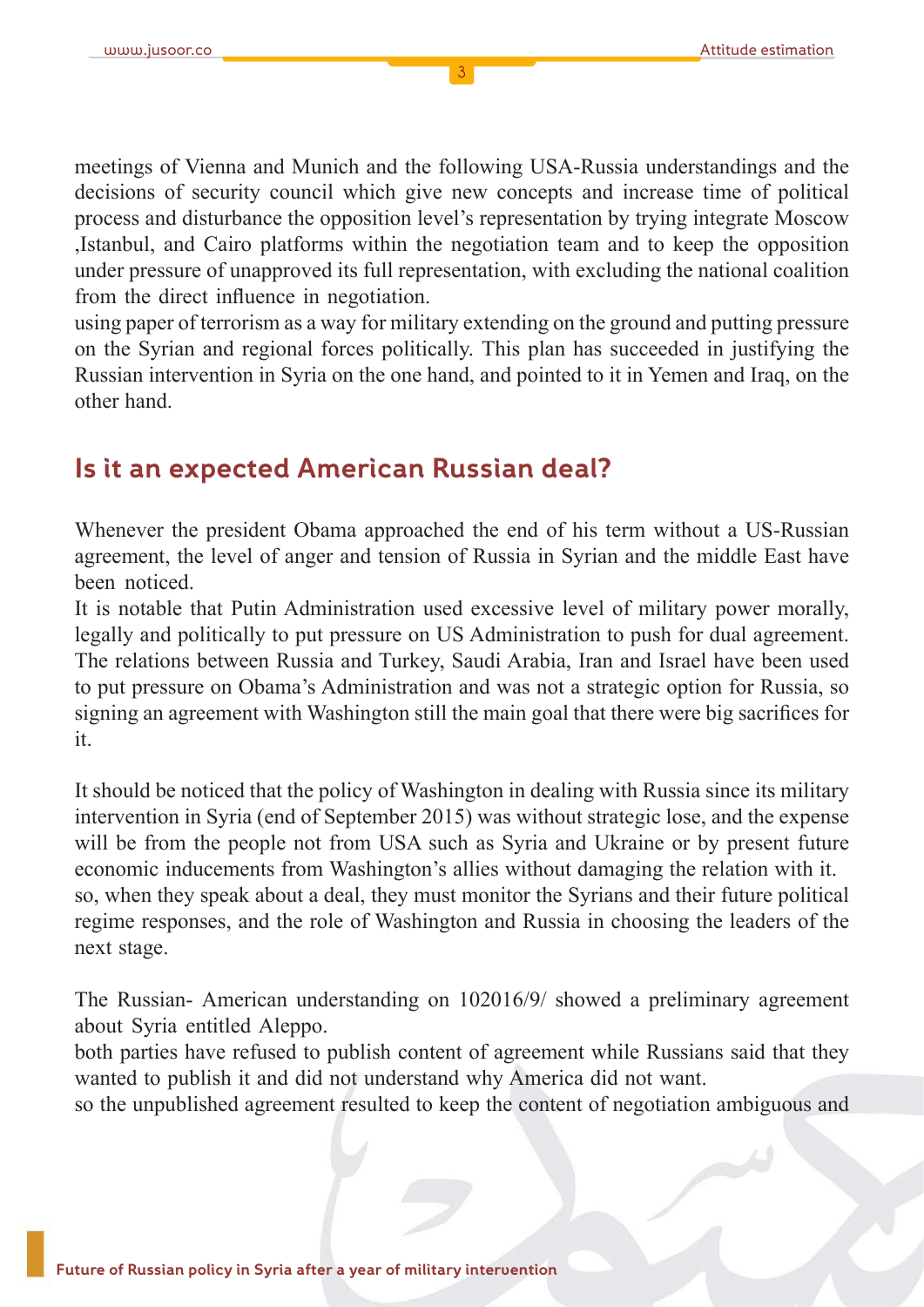raise many questions about the unannounced part its content and effect related to Syrians and states of the region especially Saudi Arabia and turkey which face worrying security challenges resulted from the American policy changing in the middle east, and also the ambiguity of the agreement keeps it mysterious, so it can not know whether an interim tactical agreement or a long-term strategic agreement.

features of the Russian-American agreement about Syria and its major title "Aleppo" as :following

Washington decided to exclude its allies from negotiation that stayed secret, and the comparison between Washington negotiation with Iran about its nuclear program and the secret understandings that began to be clear, we can say that dangerous deal which has not been completed yet will affect Syrians and the states of the region especially on turkey and Saudi Arabia which face worrying security challenges as a result of American political changes in the middle east.

This deal expected to ensure a wide presence in Moscow in fixed military bases in Syria and an influence from the coastal area to the western of Aleppo with integration the middle area which will follow Al-Assad within the concept of "beneficial Syria) with presence for Russian fleet in the Mediterranean.

Deals comes within the framework of sharing influence which is currently in Syria, Russia considers that its relations with the regional parties which are effective on the ground such as Turkey Jran January is improve its improve its and improve its and improve its conditions of negotiation, and adopting its vision about the future political regime's form in Syria which will be based on sharing power between effective power on the ground that have a regional and international support so, there will not be a winner.

it is closer to the Iraqi model (current Iraqi regime) and the external intervention has a big role in disputes or resolving disputes according to the context of the conflicts between **.**powers

## **Expected scenarios and attitudes:**

The Russian -American announcement on 102016/9/ can be included 4 possible scenarios:

#### **1- American-Russian understanding (dual deal):**

It is possible that the two parties have reached the agreement entitled "the situation in Syria" included understandings about Europe, NATO and other issues, to include a test level and the challenge the agreement will face is to ensure that America will be committed with its new administration, especially if the republican: Donald Trump " success, in addition to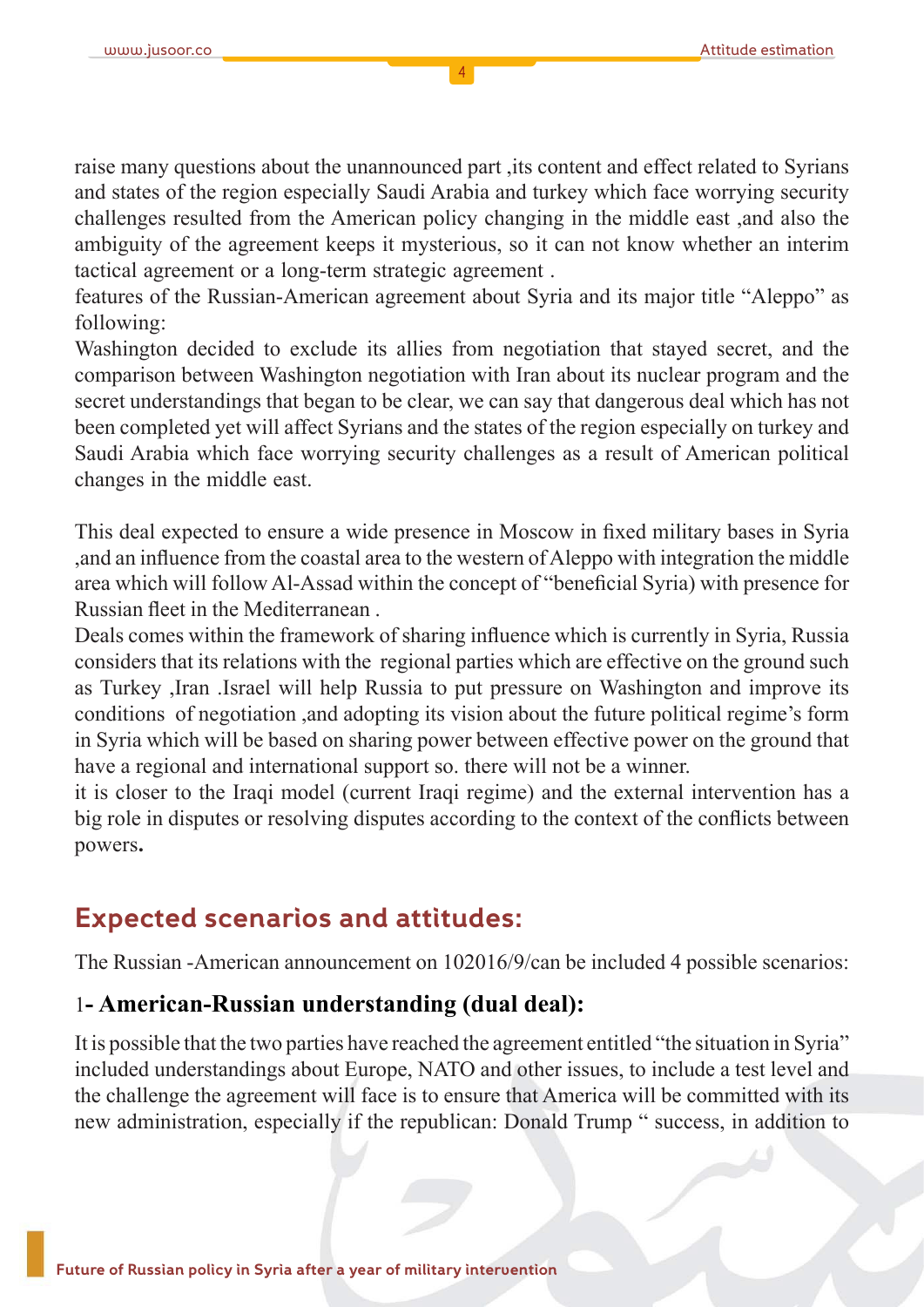the possibility of resistance from countries of the region if it touched their vital interests.

#### **2- Regional understandings scenario:**

This scenario would be a substitute for the deal with Washington and Russia will use it if the current agreement fails or it desperate from US attitude change strategically, fear of the effects of military intervention in Syria for a second year with possibility of developing the conflict and entry of new factors presented Russian forces for quality losses.

in this case, countries of the region (turkey firstly) can gain economic and geopolitical gains if they manage the relation with Moscow well without damaging the relation with Washington and its western allies.

The military intervention in Syria and the mutual visits between Turkish and Russian parties politically and military show features of regional understanding maybe an alternative for Russian-American understanding or a complement for it.

#### **3- Failure of the truce and returning to the excessive violence:**

understanding with Washington or regional parties or to make incomplete understandings Where Russian forces back to what it was before the truce and continue the status of nonwhich mean continuing the suffering of Syrian people and the situation stay without a political solution, continue disputes between countries in the Syrian lands without regarding the victims and the disasters caused to civilians and populated areas.

#### **4- Sudden elements scenario:**

It based on the possibility of unexpected developments occur at a central parties and lead to a change in the strategic positioning or important changes in the attitude from Syrian filter interval in fluence file influence file in turkey on 15 July, the developments of PKK influence file which make the risk of establishing a secessionist entity southern of turkey an influential factor in changing its vision and method of dealing with the Syrian issue.

## **:conclusion**

Moscow is facing a difficult and worrying situation, despite the attempt to suggest that it is in a strategic positive position, as the failure in achieving the main goal from its intervention in Syria will make any side gains useless in terms of the impact on its role in the international system.

also, the time factor is a pressure element on it, in addition to the ambiguity in the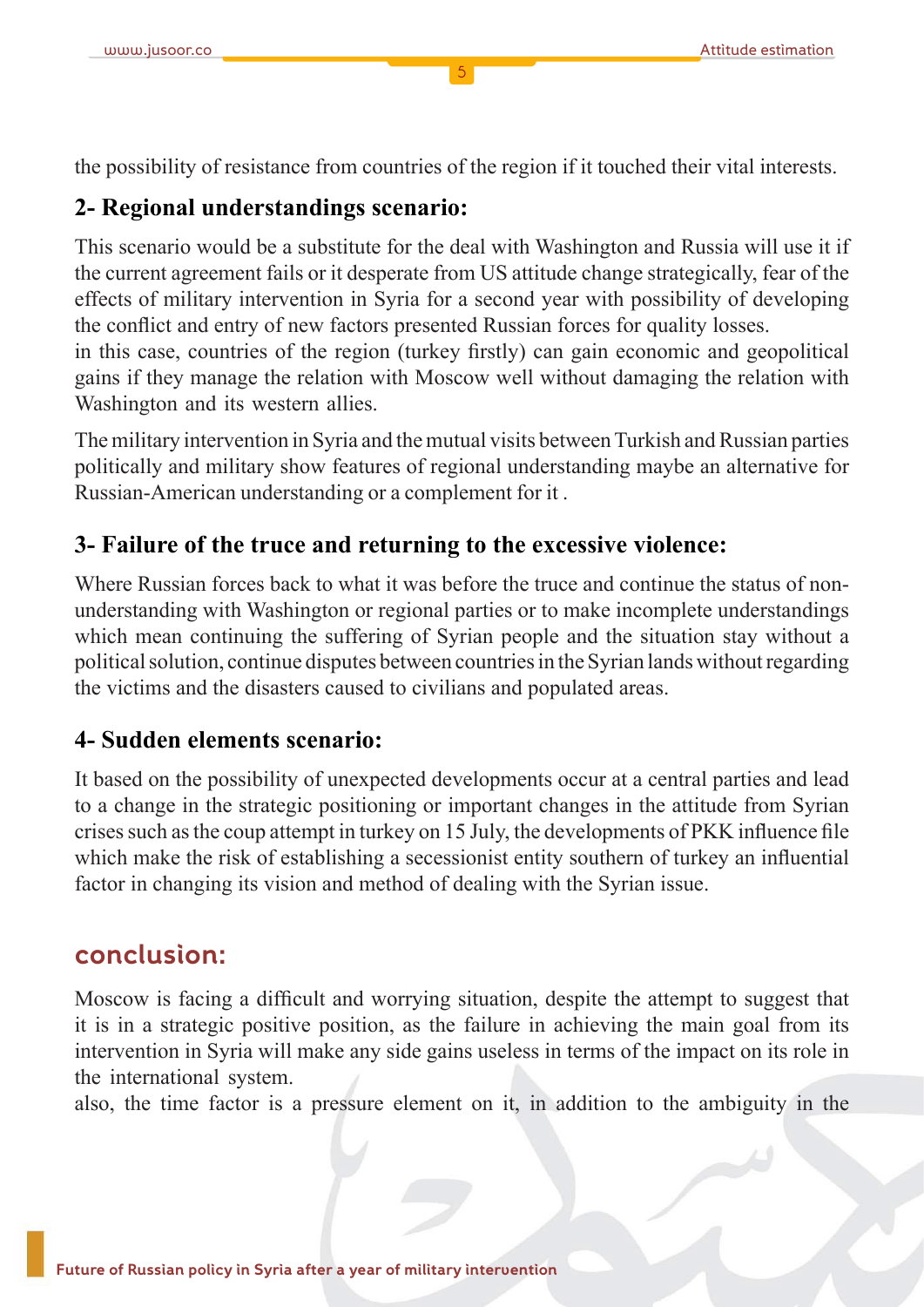form of the new American Administration which not expected to be similar to Obama's Administration that described as weak and lack of initiative facing the difficult challenges in the middle east and the world.